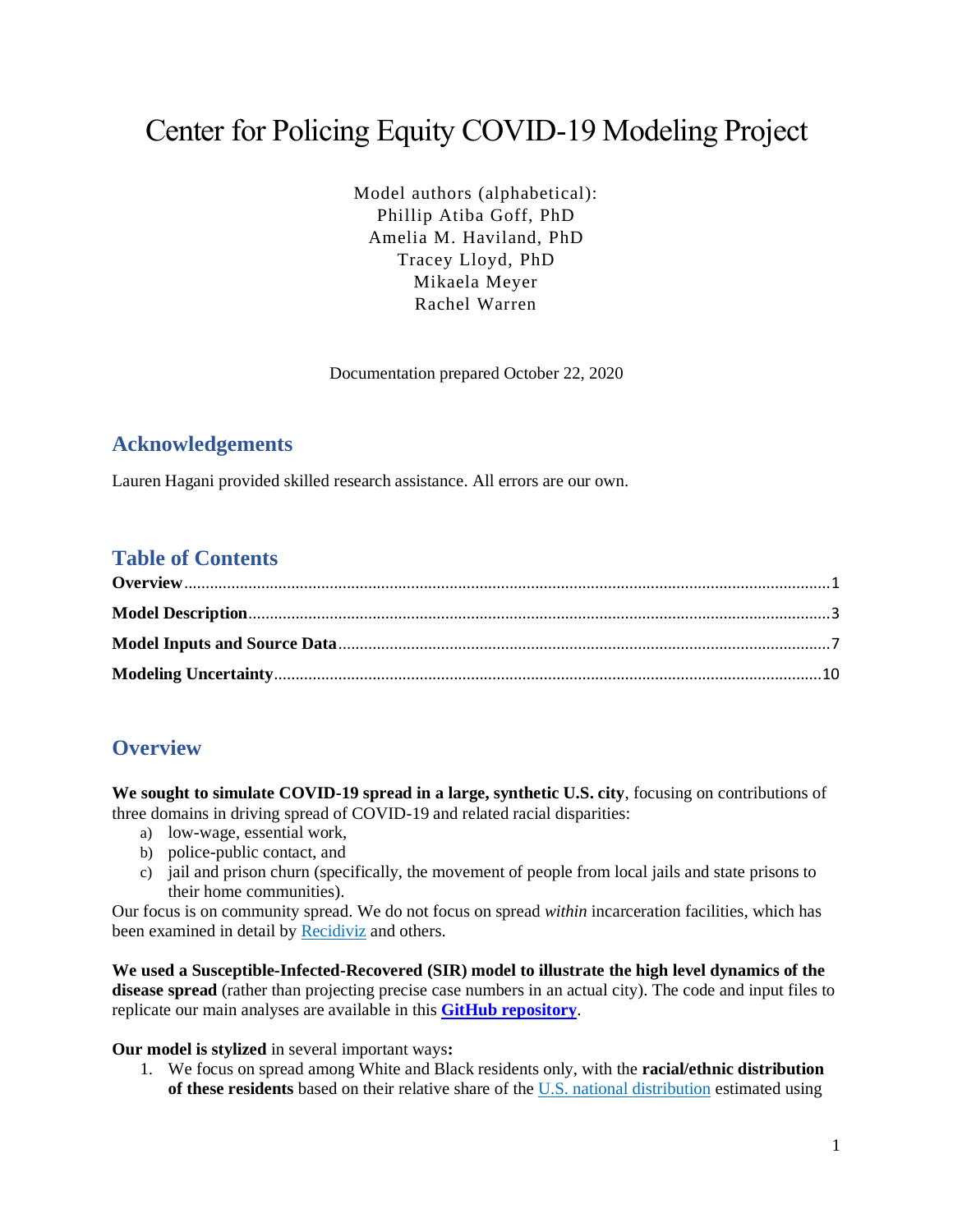U.S. Census/American Community Survey data: 60.4% White alone, non-Hispanic, and 13.4% Black alone (includes Black-alone-Hispanic).

- 2. We rely on **2 distinct infection rates**, derived from a March 202[0 study of spread in King](https://covid.idmod.org/data/Social_distancing_mobility_reductions_reduced_COVID_Seattle.pdf)  [County, WA, USA](https://covid.idmod.org/data/Social_distancing_mobility_reductions_reduced_COVID_Seattle.pdf) (Thakkar et al. 2020): a social distancing rate and a non social distancing rate.
- 3. We assume a constant **transmission rate** of .015.
- 4. We assume equal **initial infection rates** in each population subgroup we examine.
	- a. We begin with 10 positive cases in the smallest group (Black essential labor).
	- b. Other groups' initial case counts are set to match the rate in the smallest group.
- 5. The **key stylized concepts** captured in our models are:
	- a. **Essential labor** is roughly defined as: relatively low-wage, essential workers.
		- i. The **labor market** in our synthetic city is set at national averages for both:
			- 1. distribution of workers across CPS occupational categories, and
			- 2. racial distribution of workers within each occupational category
		- ii. We set the **race-specific shares of essential laborers** within our synthetic city using Bureau of Labor Statistics (BLS) Current Population Survey (CPS) data. We classify each [CPS occupational category](https://www.bls.gov/cps/cpsaat11.htm) as (a) essential and low-wage, (b) non-essential and/or higher-wage, or (c) in between. Then we sum counts of Black and White workers (in thousands) across all occupational categories.
			- 1. Our procedure is conservative with respect to assigning essential worker designations because we exclude workers in occupational categories where the total count of workers is too low for BLS to provide reliable estimates by race/ethnicity.
			- 2. We also aimed to exclude **higher-wage workers** from our essential labor counts based on the assumption that they will have greater access to PPE and private transportation (i.e., be at lower risk for contracting COVID through their employment) than will lower-wage workers.
		- iii. In addition, classification of *essential* workers varies across U.S. states and localities; we consulted lists fro[m Kentucky](https://governor.ky.gov/attachments/20200325_Executive-Order_2020-257_Healthy-at-Home.pdf) and [New York State.](https://www.governor.ny.gov/sites/governor.ny.gov/files/atoms/files/EO202.6.pdf)
		- b. **Police officer presence** is set at the average rate for U.S. cities with populations above 500K (i.e., at 24.3 per 10K residents) and with the assumption that 70% of all sworn officers are patrol officers.
			- i. Daily **police-public contact** is notoriously difficult to estimate; we generate our estimates using public calls for service data and key stakeholder interviews.
		- c. **Jail and prison populations** are combined and set to the U.S. national averages for:
			- i. per capita incarceration rates (average daily populations),
				- ii. per capita daily release/reentry rates, and
				- iii. distribution of (i) and (ii) across racial groups.
- 6. We **do not separately model** spread due to health care workers, correctional officers, parole/probation officers, in-jail and in-prison visitation, nursing homes, food processing plants, schools, daycares, churches, super-spreader events, etc. The contributions of these domains are captured within the "non-essential labor" population subgroups.

Our **source data** are publicly available. We used:

- Census and American Community Survey data on [U.S. population and racial distribution,](https://www.census.gov/quickfacts/fact/table/US/PST120219#PST120219)
- Bureau of Labor Statistics summaries of [counts of U.S. workers and racial distribution of workers](https://www.bls.gov/cps/cpsaat11.htm)  [across detailed occupational categories](https://www.bls.gov/cps/cpsaat11.htm) from the Current Population Survey,
- Public calls for service data fro[m LAPD](https://data.lacity.org/A-Safe-City/LAPD-Calls-for-Service-2019/r4ka-x5je) an[d Baltimore PD,](https://data.baltimorecity.gov/Public-Safety/911-Police-Calls-for-Service/xviu-ezkt) and
- Bureau of Justice Statistics data on *jail* and *prison* populations and releases.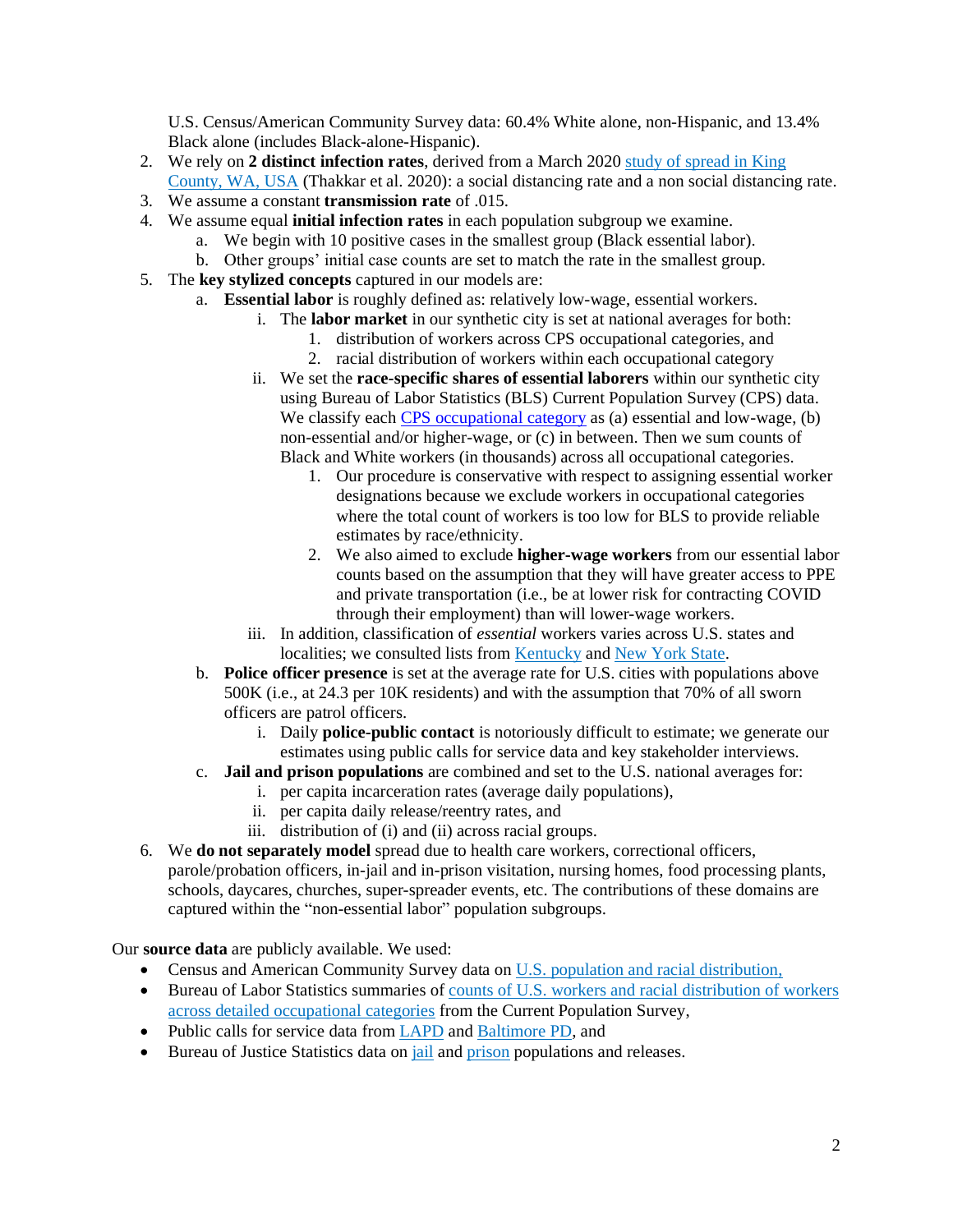# <span id="page-2-0"></span>**Model Description**

#### **How the model works**

- Overall, the model keeps track of the number of susceptible, infected, and 'recovered' for each population subgroup in our model on each day. Note that we do not model deaths, the SIR model shifts everyone who is infected to a non-infectious state called 'recovered' which includes those who fully recover, those who still experience COVID-related morbidity, and those who die.
- To generate **group population sizes**:
	- We used national data, sometimes skewed toward large cities, with the goal of constructing a synthetic metropolitan region with a large city ("synthetic city").
	- We used national averages to estimate how many of the 5M residents would fall into each group of interest. The eight groups are listed in the table below.

|                | <b>Short Name</b>                                            | Detailed description                                                                                                | Group size (see "Model<br>Inputs and Source Data"<br>section for details)                                                                                 |
|----------------|--------------------------------------------------------------|---------------------------------------------------------------------------------------------------------------------|-----------------------------------------------------------------------------------------------------------------------------------------------------------|
| $\mathbf{1}$   | White non-<br>essential-labor                                | White higher-wage and/or non-essential workers and<br>all White non-workers (including children and the<br>elderly) | $(5M * .604) * (1-.11)$                                                                                                                                   |
| $\overline{2}$ | White<br>essential labor                                     | White low-wage essential workers                                                                                    | $(5M * .604) * .11$                                                                                                                                       |
| 3              | Black non-<br>essential-labor                                | Black higher-wage and/or non-essential workers and<br>all Black non-workers (including children and the<br>elderly) | $(5M * .134) * (1-.13)$                                                                                                                                   |
| $\overline{4}$ | <b>Black</b><br>essential labor                              | Black low-wage essential workers                                                                                    | $(5M * .134) * .13$                                                                                                                                       |
| 5              | White police                                                 | White <i>patrol officers</i> [assuming patrol officers are<br>70% of all sworn officers]                            | $5M*(24.3/10K)*(7*.74)$<br>where $.74 = #$ White patrol<br>officers/(total # White and<br>Black patrol officers)                                          |
| 6              | <b>Black police</b>                                          | Black patrol officers [assuming patrol officers are<br>70% of all sworn officers]                                   | $5M*(24.3/10K)*.7*0.27,$<br>where $.27 = # Black$ patrol<br>officers/(total # White and<br>Black patrol officers)                                         |
| $\overline{7}$ | White people<br>released from<br>jail and prison<br>same-day | White people who had been incarcerated in jail or<br>state prison and are released that day                         | The number of White<br>people returning to the<br>community from jail/prison<br>each day exactly equals the<br>number going into<br>jail/prison each day. |

#### **Table 1. Synthetic City Population Subgroups**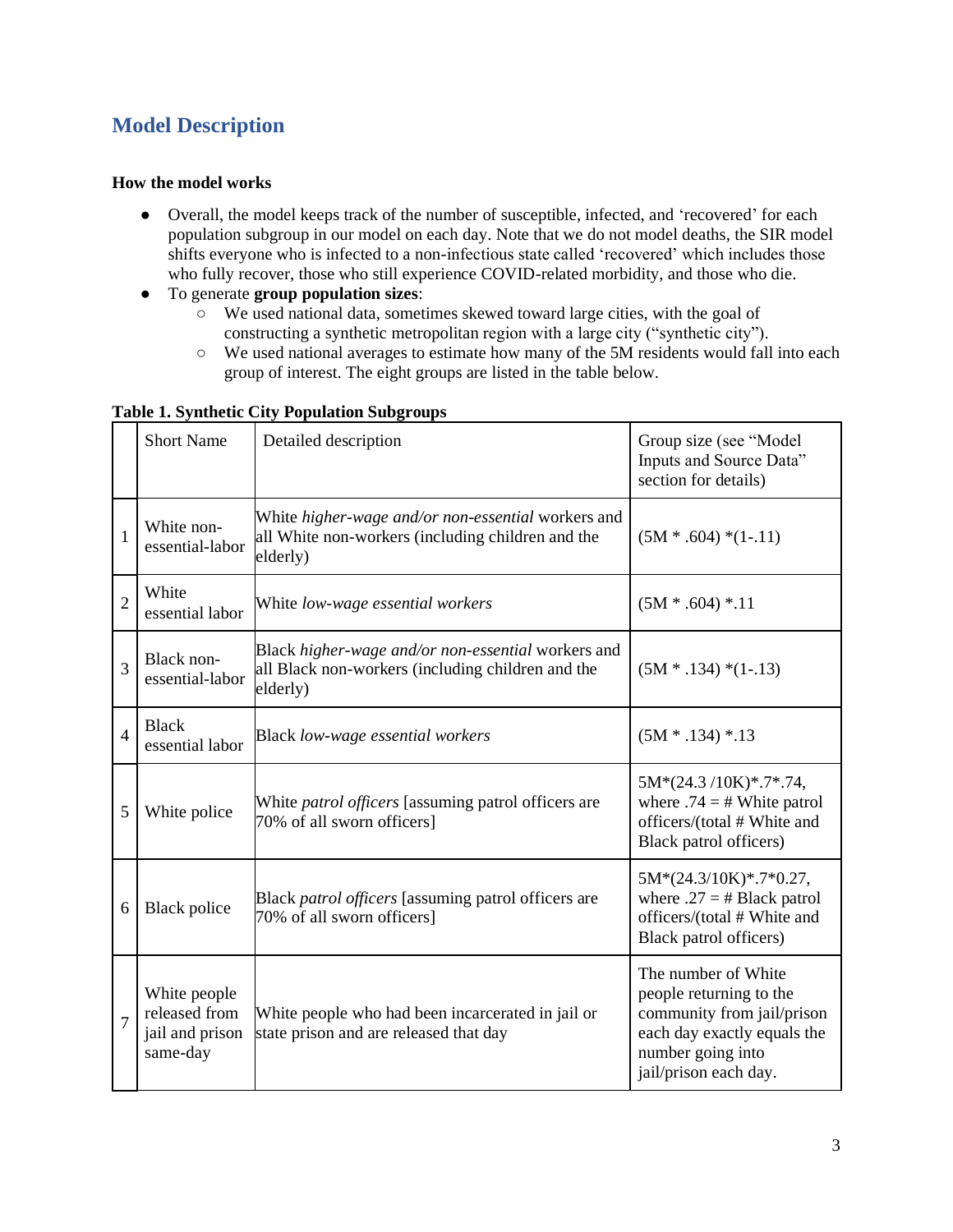|  | Black people<br>released from<br>jail and prison<br>same-day | Black people who had been incarcerated in jail or<br>state prison and are released that day | The number of Black<br>people returning to the<br>community from jail/prison<br>each day exactly equals the<br>number going into<br>jail/prison each day. |
|--|--------------------------------------------------------------|---------------------------------------------------------------------------------------------|-----------------------------------------------------------------------------------------------------------------------------------------------------------|
|--|--------------------------------------------------------------|---------------------------------------------------------------------------------------------|-----------------------------------------------------------------------------------------------------------------------------------------------------------|

- We set the number of infected individuals in each subpopulation at the beginning of the simulation (i.e., on day 0). The number of susceptible individuals on day 0 is then equal to the population of this subgroup minus the number of initial individual infections in the subgroup. We begin with no recovered individuals.
	- To generate **initial infection rates**:
		- $\blacksquare$  We begin with the same rate in every group (0.000011).
		- Operationally, we start with 10 positive cases in the smallest of the four main population groups (Groups 1 through 4 in Table 1), which is the Black essential labor group, and scale up the number of cases in all other groups proportionally based on population size.
- We begin with a contact matrix, which is an 8 x 8 matrix quantifying the contact rates within and between the eight subpopulation groups in the Table above.
	- To generate our **contact matrices -- which determine probabilities that people move from Susceptible to Infected**:
		- We consider a **standardized unit of contact** that can be thought of as 15 minutes of standing next to someone on public transportation. We assume a constant transmission rate over these standardized units of contact. We are aware that the transmission rate and the contact numbers can be scaled in many ways relative to each other. We set the disease transmission rate at 0.015.
		- We handled police and prison contact differently, which we discuss below. **For all other groups**, we are guided by the transmission rates under conditions of "social distancing" and "no social distancing." We use an infection rate of 2.7 under no social distancing and an infection rate of 1.2 under social distancing. Dividing by the product of our assumed 0.015 transmission rate and our assumed 21 days until recovery, we assume approximately 13.9 daily contacts under no social distancing and 5.7 under social distancing.
			- Before social distancing occurred, most groups operate under the same contact levels. Essential workers are set to have higher average at work contact levels than non-essential due to different job types and police are set to have higher contact rates at work than other essential workers on average.
			- After social distancing occurs, only essential workers operate under [pre](https://www.ingentaconnect.com/content/iuatld/ijtld/2003/00000007/A00312s3/art00021)[social distancing contact levels](https://www.ingentaconnect.com/content/iuatld/ijtld/2003/00000007/A00312s3/art00021) (this includes police). All other groups have greatly reduced contacts.
			- The stylized simulation uses strong racial residential segregation, where we set contact rates between Black and White residents who are not essential workers to 0.
			- We then assume no racial segregation among workers while they are at work, distributing contacts proportionally across the Black and White worker groups.
		- For **jail and prison contact**, we do not model spread of the disease within jail or prison.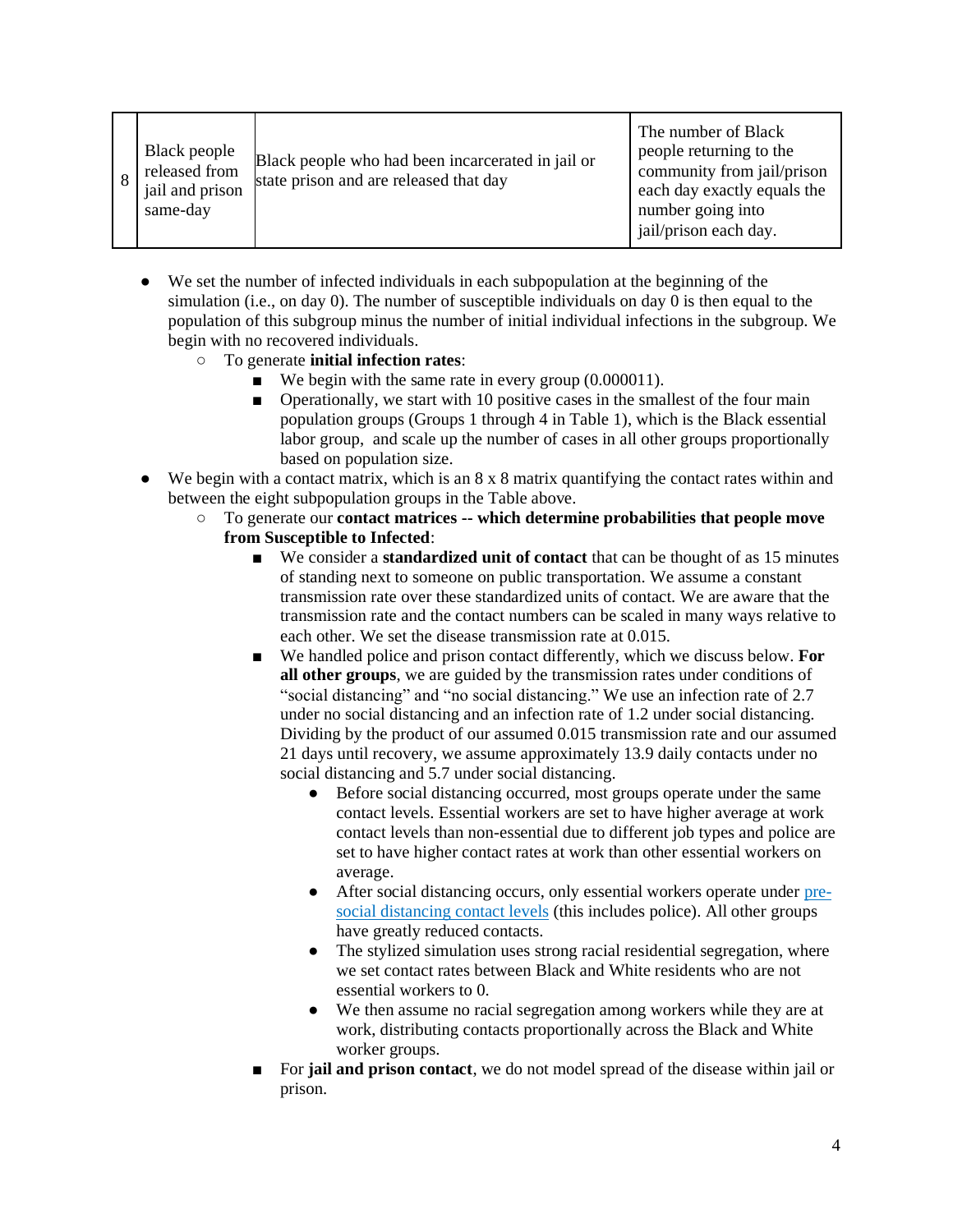- Instead, we focus only on two parameters: the number of those returning to the community from jail or prison, and the rate of infection among those people.
- The number of in-prison infections is assumed to follow an exponential growth model written below for 35 days. On day 35, we assume the prison infection rate is 0.35. We calculate k in the below equation in the *prison\_rate\_build* function.

 $\circ$  Infections(day) = Initial Infections  $* e^{k*day}$ 

- The number of people who had been in jail or prison returning to the community each day is constant by race. The infection rate among these people changes over time, but does not vary by race.
- Contact rates between these returning people and the rest of the city are determined by population size and race. We assume they are not essential workers.
- We assume that the same number of people go to jail or prison as return from jail or prison each day.
- We are not separately modeling in-prison visits or in-jail visits, or correctional officers, although their contributions to community spread are accounted for in our non-essential labor groups.
- For **police**, we focus on patrol officers, who on average have many contacts with other groups during the day.
	- From calls for service data, and interviews with police executives, we estimate 20 police-public contacts per day on duty, so 10 contacts per day including both on duty and off duty days (assuming officers are on duty half of calendar days).
	- We model spread of infection among police, both from police-public contacts and from police-police contacts.
	- When police are off duty, they follow the same contact patterns as any other workers of the same race.
	- Based on using calls for service data to estimate police-public contacts, we assign higher total contact levels to police (as described above) than to other types of workers.
- We construct pre- and post-stay-in-place order "contact intensity" matrices (see the Contact Matrix Pre SIP... and Contact Matrix Post SIP... .csv files in the input\_data directory), where each element in the contact matrix for either pre- or post-stay-in-place order is multiplied by the transmission rate. Thus, the items in the contact intensity matrices represent the force of interaction between subgroup *i* and *j*, where *i* represents the row index and *j* represents the column index of the matrix. It can be interpreted as the number of contacts each person in row *i* has with people in column *j* per day. The constant transmission rate is the likelihood of the disease being passed from an infected person to a susceptible person in a given contact.
- We simulate what is happening in our synthetic city for 120 days. On each day, our model does the following (see the *build\_model* in build\_models.py function):
	- Up until day 28 on which we set the stay-in-place order to begin, we use a contact matrix for values based on no social distancing. Once the stay-in-place order day is reached, our contact intensity matrix is changed to reflect our new contact matrix based on a stay-inplace order.
	- We calculate a vector, *l*, that is length 8 by multiplying the contact intensity matrix by the proportion of the subpopulation group that is infected. Thus, each item in *l* represents the infection rate for each subpopulation group, known as the force of infection in the literature.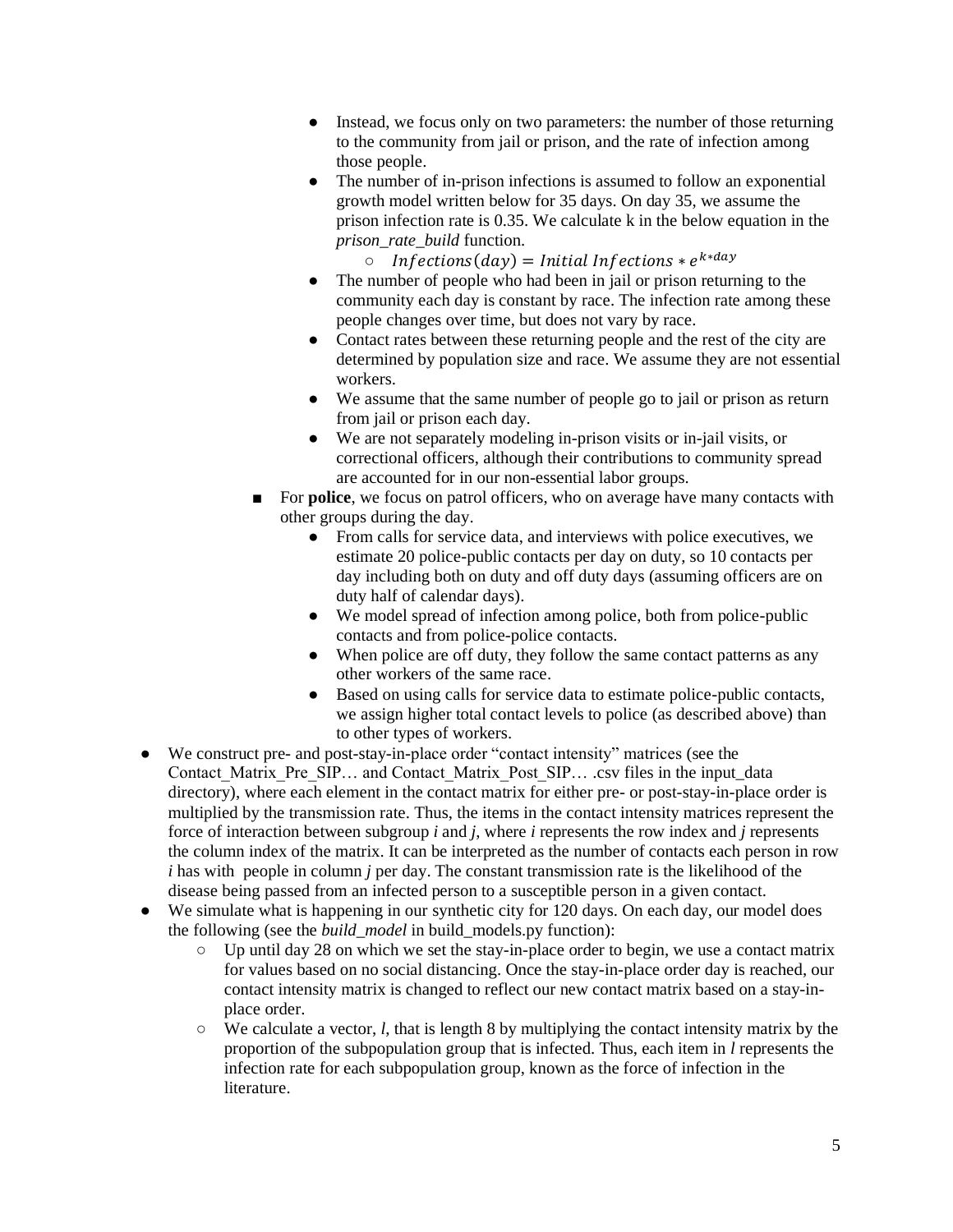- We calculate the number of new infections from contacts for each subpopulation group by multiplying the force of infection by the number of susceptible individuals.
- The numbers of susceptible, infected, and recovered individuals on day *t* are calculated as follows:
	- The number of susceptible individuals in a subpopulation group is equal to the number of susceptible individuals on day *t* -1 (the initial values should be thought of as occurring on  $t = 0$ ) minus the number of new infections from contacts.
	- The number of recovered individuals in a subpopulation group is equal to the number of recovered individuals on day *t* - 1 plus the number of newly infected individuals from 14 days ago. We assume that all individuals recover 14 days after being initially infected in the sense that they are no longer infectious.
		- For days 1-14, we multiply the recovery rate by the number of infected individuals on day 0.
	- The number of infected individuals in a subpopulation group is equal to the number of infected individuals on day *t* - 1 plus the number of new infections from contacts minus the number of recovered individuals.
- We have three matrices, one each for susceptible, recoved, and infected individuals. In each matrix, the rows represent each day (with 120 rows total), and the columns represent each subpopulation group. For example, the 5th row of the infected group matrix contains the estimated number of people infected at day five in each of the subpopulation groups.
- With the number of people in each subgroup in each disease category for 120 days, there are a number of summary statistics we calculate that we refer to here as outcomes. **We measure all of the outcomes for this article on day 40 of the simulation.** We repeat the above SIR simulation steps varying the conditions of the model by using different police contact with civilian rates, different police group sizes, and different max prison infection rates to arrive at **uncertainty estimates** for our outcomes. See the section below on Modeling Uncertainty for full details.
- We also repeated the above SIR simulation steps with different contact matrices to arrive at estimates of what percentage of cases would be reduced by changing factors that could be impacted by policy choices. See function *create\_matrix* to see where these contact matrices are created. The variants of contact matrices we used include:
	- o **No contact between police officers and the public, and no infected individuals are released from jail or prison.** The functions *no\_police\_contact* and *no\_prison\_churn* are used to create this variant of contact matrices. In our output, this model run is denoted as "no police prison." "No contact" here can be interpreted as either no contact or as contact with sufficient PPE and distancing to eliminate risk of disease transmission.
	- o **No contact between police officers and the public, no infected individuals are released from jail or prison, and no contact between essential workers and nonessential workers.** The function *no\_forced\_labor* is used to create a modified group size matrix where essential workers are absorbed into their respective non-essential worker racial subgroups, and the function *drop\_forced\_labor* is used along with *no\_police\_contact* and *no\_prison\_churn* to create the contact matrices. In our output, this model run is denoted as "no police prison fl."
- **To calculate the percentage of spread attributable to policing and jail/prison churn**, we compare the outcomes using the contact matrices produced by the *no\_police\_contact* and *no\_prison\_churn* functions to the outcomes from the original model. To calculate the additional percentage of spread attributable to essential labor, we compare outcomes using the contact matrices produced by the *no\_police\_contact* and *no\_prison\_churn* functions to oucomes using the *no\_police\_contact, no\_prison\_churn*, and *drop\_forced\_labor* functions.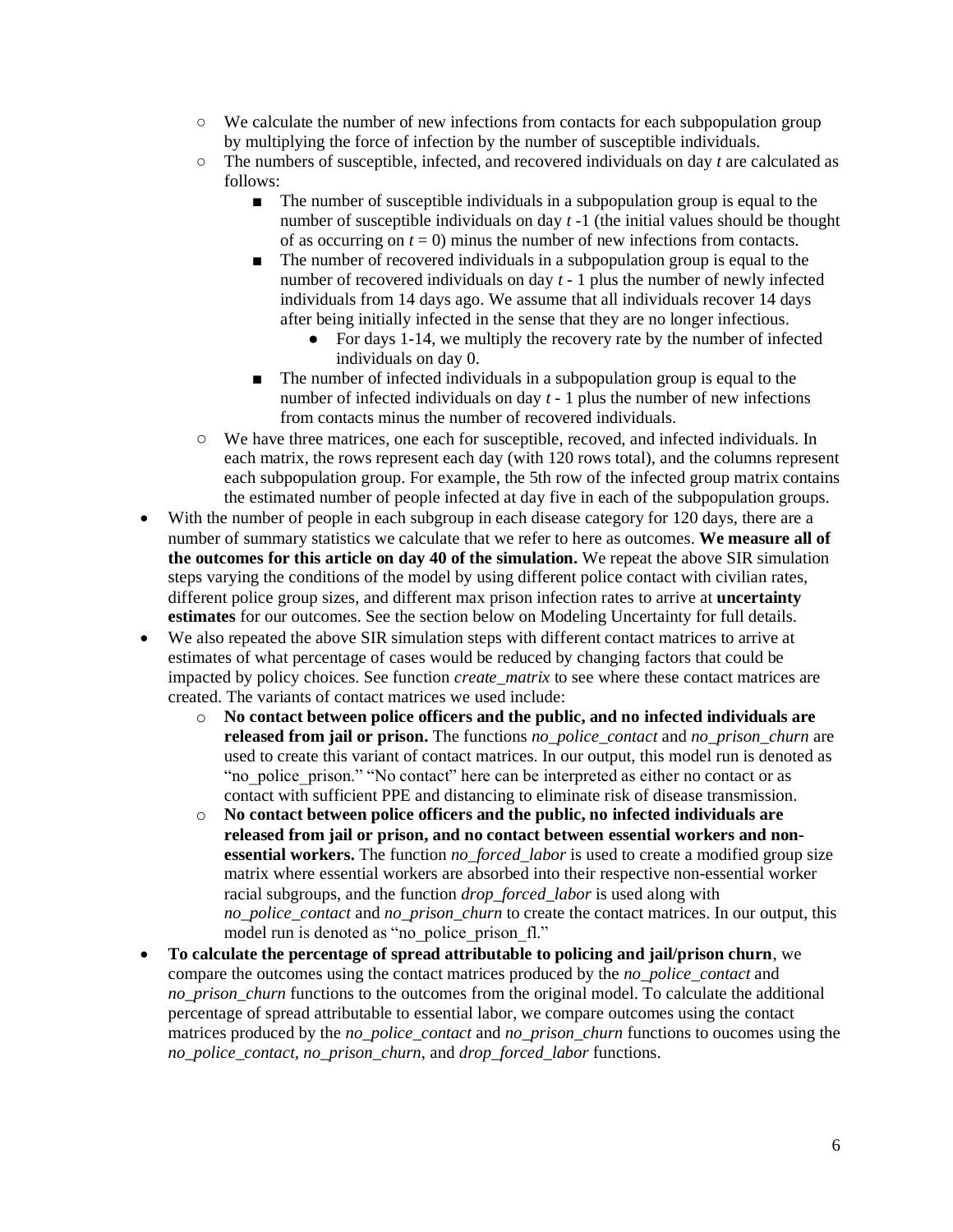# <span id="page-6-0"></span>**Model Inputs and Source Data**

#### • **Overall Population and Population Subgroup Overview**:

- o We used national data, sometimes skewed toward large cities, with the goal of constructing a synthetic metro region with a large city ("synthetic city").
- o We used a total population of 5M residents, rounding up from median U.S. state size of 4.467M residents.
- o We included all ages of residents in our synthetic city (not just ages 16+).
- $\circ$  Because (a) non-Hispanic White and (b) Black residents together make up <100% of the US population, and we used the national racial/ethnic population distribution, the total population across our 8 population subgroups sums to less than 5M.
- o We used national averages to estimate how many of the 5M residents would fall into each group of interest (see below for details on essential labor, police, and people returning home from jail/prison). We used 8 mutually exclusive population subgroups in our model (see Table 1 above for additional details on how group sizes were calculated).

#### • **Infection and Transmission Rates**

- o We used infection rates from a[n Institute for Disease Modeling](https://covid.idmod.org/data/Social_distancing_mobility_reductions_reduced_COVID_Seattle.pdf) study in King County, WA in February and March 2020 (Thakkar et al. 2020):.
	- We used 2 effective reproduction number (Re) values, which capture the average number of cases caused by each infected person:
		- Without social distancing:  $Re = 2.7$
		- With social distancing:  $Re = 1.4$
- o Our Re estimate of 1.4 under social distancing was corroborated by an [Imperial College](https://www.imperial.ac.uk/media/imperial-college/medicine/mrc-gida/2020-03-30-COVID19-Report-13.pdf)  [London study,](https://www.imperial.ac.uk/media/imperial-college/medicine/mrc-gida/2020-03-30-COVID19-Report-13.pdf) which found an average Re with social distancing of 1.43 across 11 European nations.
- o We assume a constant **transmission rate** of .015.

#### • **Essential Labor Group Sizes**

- o We set the **race-specific shares of essential laborers** within our synthetic city using Bureau of Labor Statistics (BLS) Current Population Survey (CPS) data from 2019. We classified each [CPS occupational category](https://www.bls.gov/cps/cpsaat11.htm) as (a) essential and low-wage, (b) nonessential and/or higher-wage, or (c) in between. Then we summed counts of Black essential workers and White essential workers (separately) across all occupational categories and divided these counts by race-specific US population counts to generate rates of low-wage essential work among the Black and White populations.
- o In classifying each occupational category as *essential* or nonessential, we consulted executive orders issued i[n Kentucky](https://governor.ky.gov/attachments/20200325_Executive-Order_2020-257_Healthy-at-Home.pdf) and [New York State.](https://www.governor.ny.gov/sites/governor.ny.gov/files/atoms/files/EO202.6.pdf)
- o Our procedure is conservative with respect to assigning essential worker designations because we exclude workers in occupational categories where the total count of workers is too low for BLS to provide reliable estimates by race/ethnicity.
- o In addition, we aimed to exclude **higher-wage workers** from our essential labor counts based on the assumption that they will have greater access to PPE and private transportation (i.e., be at lower risk for contracting COVID through their employment) than will lower-wage workers. For example, our counts exclude professional/managerial health care occupations (physicians, health care administrators) but include health care support occupations (nursing aides and medical equipment preparers).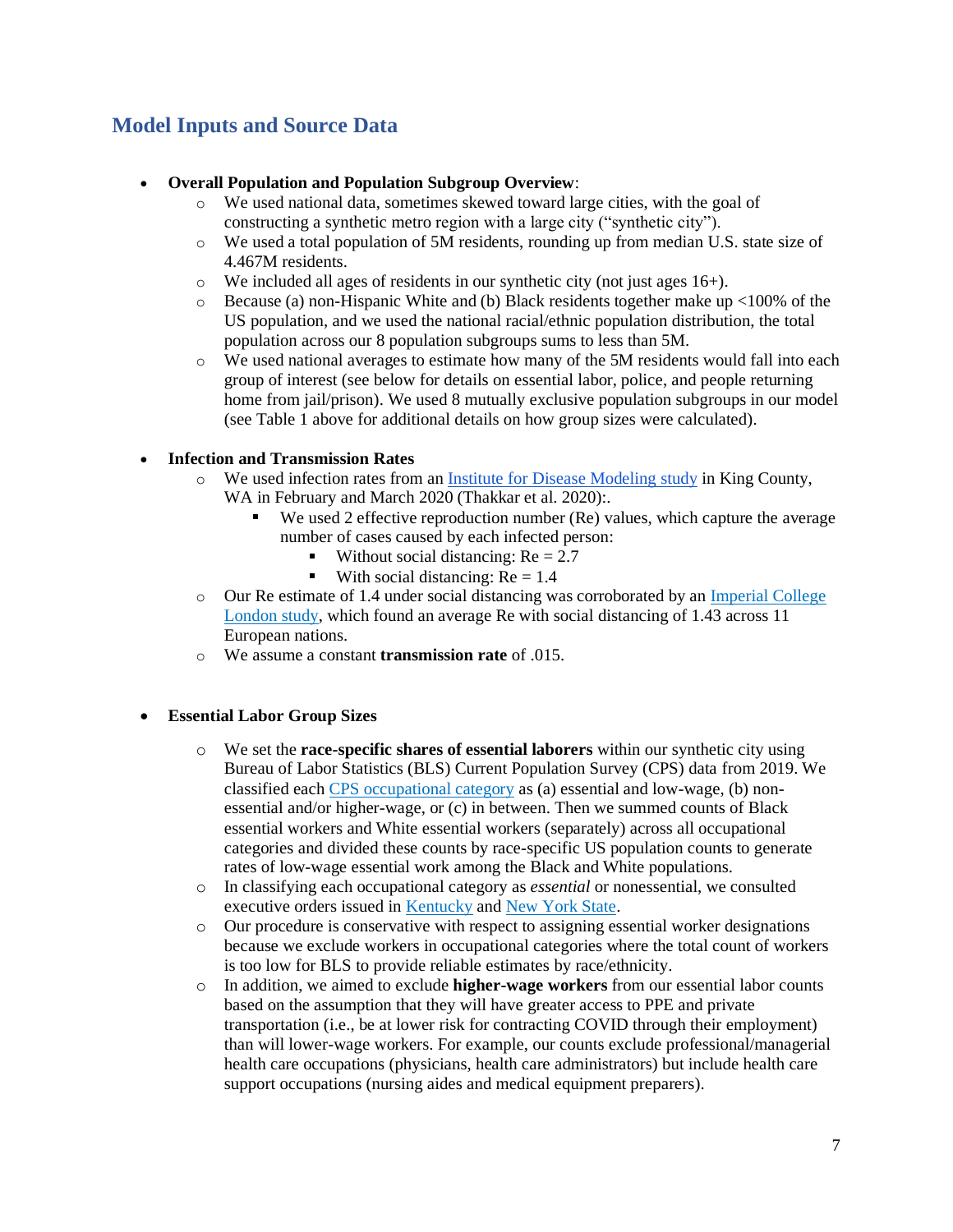#### • **Police Presence – Patrol Officer Group Sizes**

Police patrol presence estimates come from the number of officers per 10K residents in large U.S. cities as reported through the FBI UCR reporting program. We estimate that the share of patrol officers is between ⅔ and ¾ of all sworn officers. Our preferred estimate of the share of patrol officers is 0.7, resulting in an estimate of patrol group size of 24.3\*0.7 officers per 10,000 residents. Due to the variability in this value across large US cities (informed by the [Governing](https://www.governing.com/gov-data/safety-justice/police-officers-per-capita-rates-employment-for-city-departments.html)  [anlaysis](https://www.governing.com/gov-data/safety-justice/police-officers-per-capita-rates-employment-for-city-departments.html) of UCR 2016 employee reporting data), we also used four alternate estimates of this value (see table 2 below), resulting in five different inputs for patrol police group sizes: **13.8069, 14.9114, 16.016, 17.1205, 18.225 per 10K residents.**

|                        | Number of patrol officers<br>per 10K residents | Source                                                                                                                                                                                                                             |
|------------------------|------------------------------------------------|------------------------------------------------------------------------------------------------------------------------------------------------------------------------------------------------------------------------------------|
| Preferred<br>Estimate: | $24.3 * .7$                                    | <b>Mean</b> value for 32 U.S. cities with populations<br>>500K, per "Governing" analysis of UCR 2016<br>employee reporting data;<br>Multiplied by our best estimate of the share of all<br>sworn officers who are patrol officers. |

|  |  |  | Table 2. Estimates of Patrol Officers as a Share of Population |  |  |  |  |  |  |  |  |  |
|--|--|--|----------------------------------------------------------------|--|--|--|--|--|--|--|--|--|
|--|--|--|----------------------------------------------------------------|--|--|--|--|--|--|--|--|--|

#### • **Daily Police-Public Contacts**

There is no definitive data source on the average number of contacts patrol officers have with the public during a typical shift, and this is likely to vary across metropolitan areas and over time. We used two approaches to estimate this number. First, we analyzed publicly available calls for service (CFS) data sets from 2 local law enforcement agencies: the [Baltimore PD](https://data.baltimorecity.gov/Public-Safety/911-Police-Calls-for-Service/xviu-ezkt) and [LAPD.](https://data.lacity.org/A-Safe-City/LAPD-Calls-for-Service-2019/r4ka-x5je) With each data set, we divided the annual number of CFS by the number of sworn patrol officers and then by 365.25 to obtain a daily rate of contacts. We also asked experienced law enforcement professionals to estimate the number of daily contacts, which returned a range of 20-30 per shift; assuming that half of calendar days are on-duty yields an estimate of 10-15 police-public contacts per calendar day. The higher (and more believable) estimate from the CFS data was 9.4 contacts per calendar day, roughly equal to the lower estimate from the stakeholder data, which yielded our preferred estimate of 10 contacts per day. (We note that we assume only 1 resident is present per call, resulting in a conservative estimate of the number of police-public contacts.)

To divide these daily contacts across racial groups, we multiplied the number of daily contacts by the racial distribution of all U.S. arrests per [BJS arrest data](https://www.bjs.gov/index.cfm?ty=datool&surl=/arrests/index.cfm) from 2014 (the most recent year available as of May 2, 2020). Because the UCR data do not capture Hispanic ethnicity, they will overstate arrests for the White group (we use "White alone, non-Hispanic" population data in our synthetic city), making Black-White disparities calculated using these data conservative.

To approximate the distribution of this police contact rate across metropolitan areas (i.e., to allow for uncertainty in this model input), we use five different inputs for daily police contact with the public: **5, 7.5, 10, 12.5 and 15.**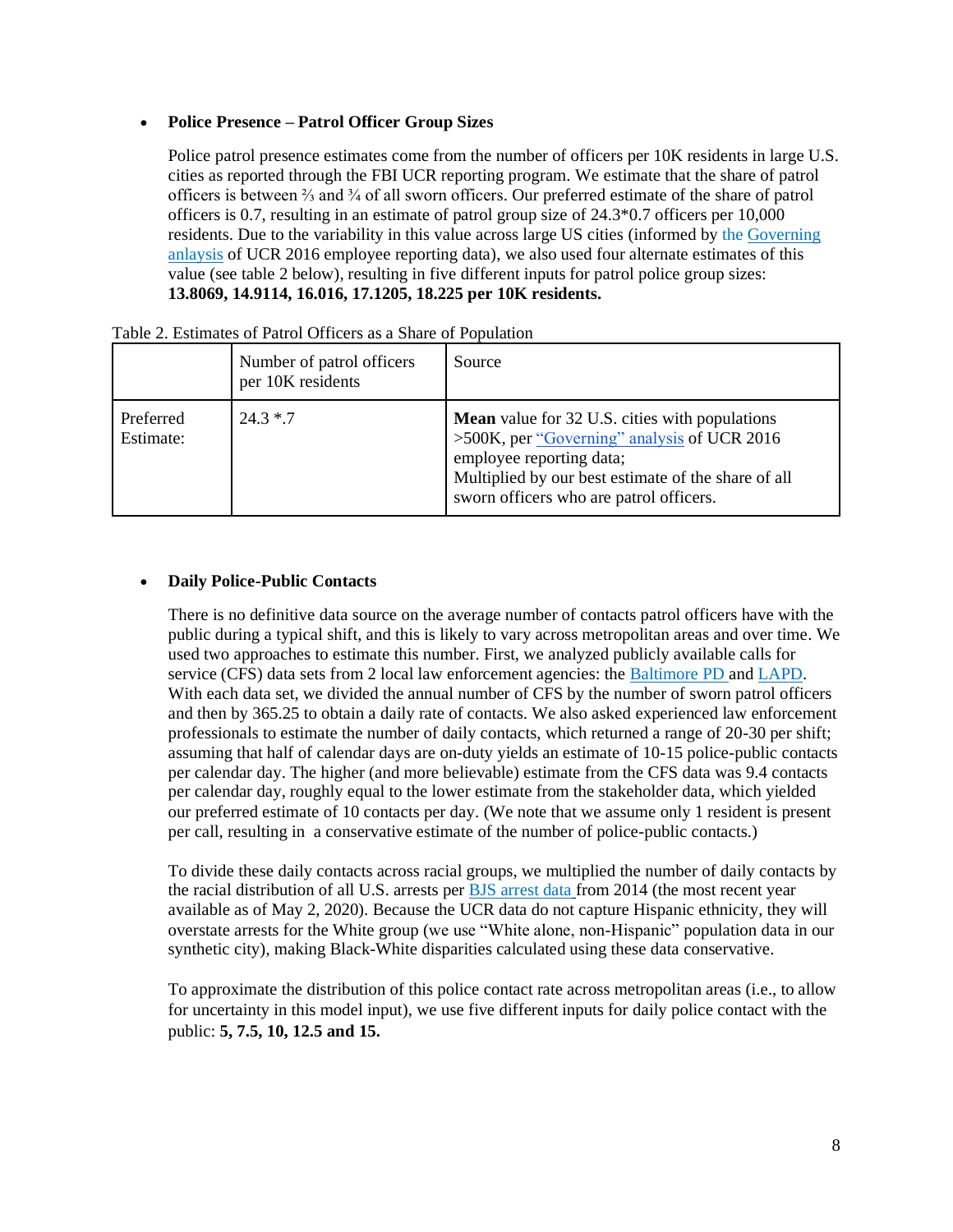| <b>Police</b><br><b>Contact</b> | <b>Total Number of</b><br>daily contacts with<br>residents | Number of daily<br>contacts with White<br>residents | Number of daily<br>contacts with <b>Black</b><br>residents | Sources                                                                                                                                                |
|---------------------------------|------------------------------------------------------------|-----------------------------------------------------|------------------------------------------------------------|--------------------------------------------------------------------------------------------------------------------------------------------------------|
| Preferred<br>Estimate:          | 10                                                         | Total *<br>0.693478703716014                        | Total *<br>0.277981908502461                               | Overlap between<br><b>Baltimore Calls for</b><br>Service and police<br>executive interview<br>estimates<br>Racial distribution<br>from BJS arrest data |

Table 3. Estimates of Patrol Officers' Daily Contacts with Residents, by Resident Race

#### • **Infection Rate among People Released from Jail/Prison**

In our model, we assume the infection rate within jails and prisons follows an exponential growth model initially, and then holds at a peak number of infections from day 35 forward in order to estimate the other parameters of this exponential growth model. Our preferred estimate is a peak infection rate of .35. According to a [Marshall Project article,](https://www.themarshallproject.org/2020/04/24/these-prisons-are-doing-mass-testing-for-covid-19-and-finding-mass-infections) mass testing in select prisons revealed infection rates exceeding 65% in several facilities. A few other anecdotal sources give rates between 10-20% (such as 11.65% in [Rikers in June](https://legalaidnyc.org/wp-content/uploads/2020/06/6_19_-Analysis-of-COVID-19-Infection-Rate-in-NYC-Jails.pdf) and 14% i[n NJ state prison\)](https://www.prisonpolicy.org/blog/2020/06/24/covidrates/). Testing in jails and prisons is quite limited.

Due to the variability across metropolitan areas in the number of infections among corrections populations, we use three inputs for max prison infection rates—**0.25, 0.35, and 0.45**—to quantify the variability associated with this assumption.

#### • **Numbers of People Released from Jails and Prisons Daily**

- **Jails.** Per the 2018 [BJS Annual Survey of Jails](https://www.bjs.gov/content/pub/pdf/ji18.pdf) (tables 1 and 4):
	- $\circ$  There were 10,700,000 jail admissions in the US in 2018, and the average daily population at midyear has been fairly stable since 2011, centering around roughly 737K. Because the average daily population has been near-constant, we assume a similar number of releases as admissions each year.
	- $\degree$  We calculate an average of 10,700,000-737,000 = 9,963,000 / 365 = 27,296 releases per day. We assume the same racial distribution among people being released each day as among people currently incarcerated.
	- o The racial/ethnic distribution of the jail population in 2018 was 49.9% White and 32.8% Black. So, we estimate  $27,296*.499 = 13,621$  White people released and  $27,296*.328 =$ 8,953 Black people released from US jails per day.
- **Prisons**. Per the BJS National Prisoner Statistics program *[Prisoners in 2017](https://www.bjs.gov/content/pub/pdf/p17.pdf)* report (tables 7 and 3):
	- o There were 622,377 releases from Federal and State prisons in 2017. This yields a daily release count of  $622.377/365.25 = 1704$ .